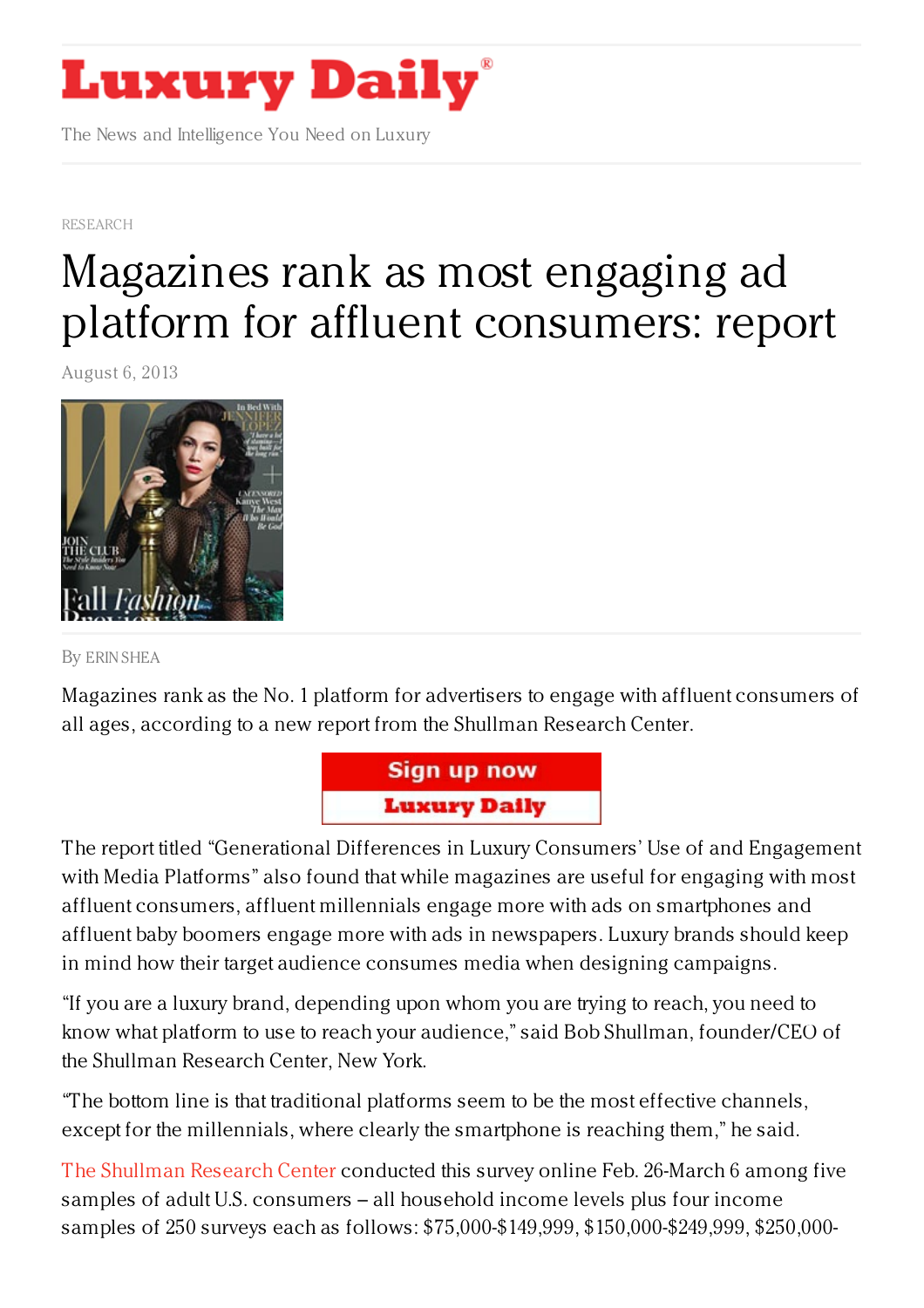\$499,999 and more than \$500,000.

The Generational Differences in Luxury Consumers' Use of and Engagement with Media Platforms report takes into consideration the March Preview Wave. Results were weighed with estimates from the March 2012 Current Population Survey as reported by the Census in 2012.

Staying traditional

The report found that advertising in traditional media is the best way to engage with consumers in the ultra-affluent Generation X and baby boomer age groups.

For ultra-affluent Gen X'ers, magazines ranked No. 1 in both reach and engagement, with 76 percent of this group seeing these ads in the last 30 days and 69 percent being interested in them.

Shopping malls and television tied for second in engagement levels for Gen X'ers.

Baby boomers had similar results, with a print ad medium ranking high with engagement factor.

For ultra-affluent baby boomers, newspaper ads ranked No. 1 in engagement, with 57 percent of these consumers being interested in newspaper ads, and magazine ads came in second with an interest level of 53 percent.

However, TV ads have a farther reach with baby boomers since 89 percent reported seeing these ads in the last 30 days.



Still from Louis Vuitton's TV commercial "L'Invitation Au Voyage"

Finding new ways

Millennials vary drastically from older generations in their media-consuming habits.

For ultra-affluent millennials, smartphone ads ranked No. 1 in engagement, followed by ads in movie theaters and magazines.

Eighty-two percent of millennials reported being interested in mobile ads, while 81 percent were interested in ads in movie theaters and 60 percent were engaged by ads in magazines.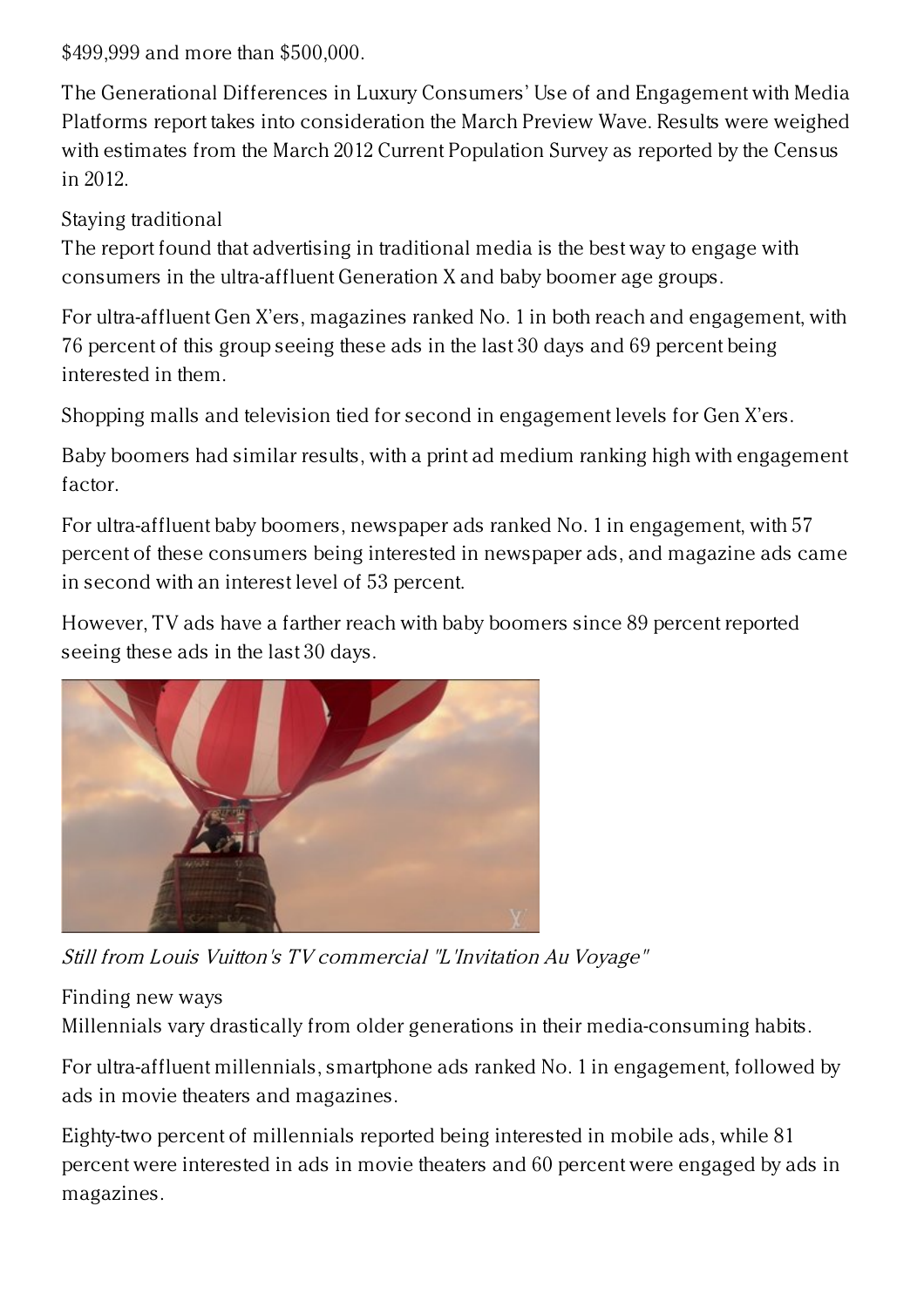



## **TOP STORIES**



Neiman Marcus mobile ad

Furthermore, TV, magazines and Web sites are the three best platforms to reach ultraaffluent millennial consumers.

Sixty-three percent of this age group saw ads on TV in the last 30 days, 60 percent saw ads in magazines and 51 percent saw ads on Web sites.

However, social media ads did not fair as well with millennials.

Forty-five percent of ultra-affluent millennials reported seeing ads on Facebook or other social media in the last 30 days, while 15 percent said they had an interest in these ads.

If luxury marketers want to cater to this younger consumer group, they will have to learn what platforms are most effective and how to properly engage consumers on those platforms.

"Consumers have different preferences depending on their age group," Mr. Shullman said.

"Many brands are dismissing traditional advertising means, but the issue is as digital and